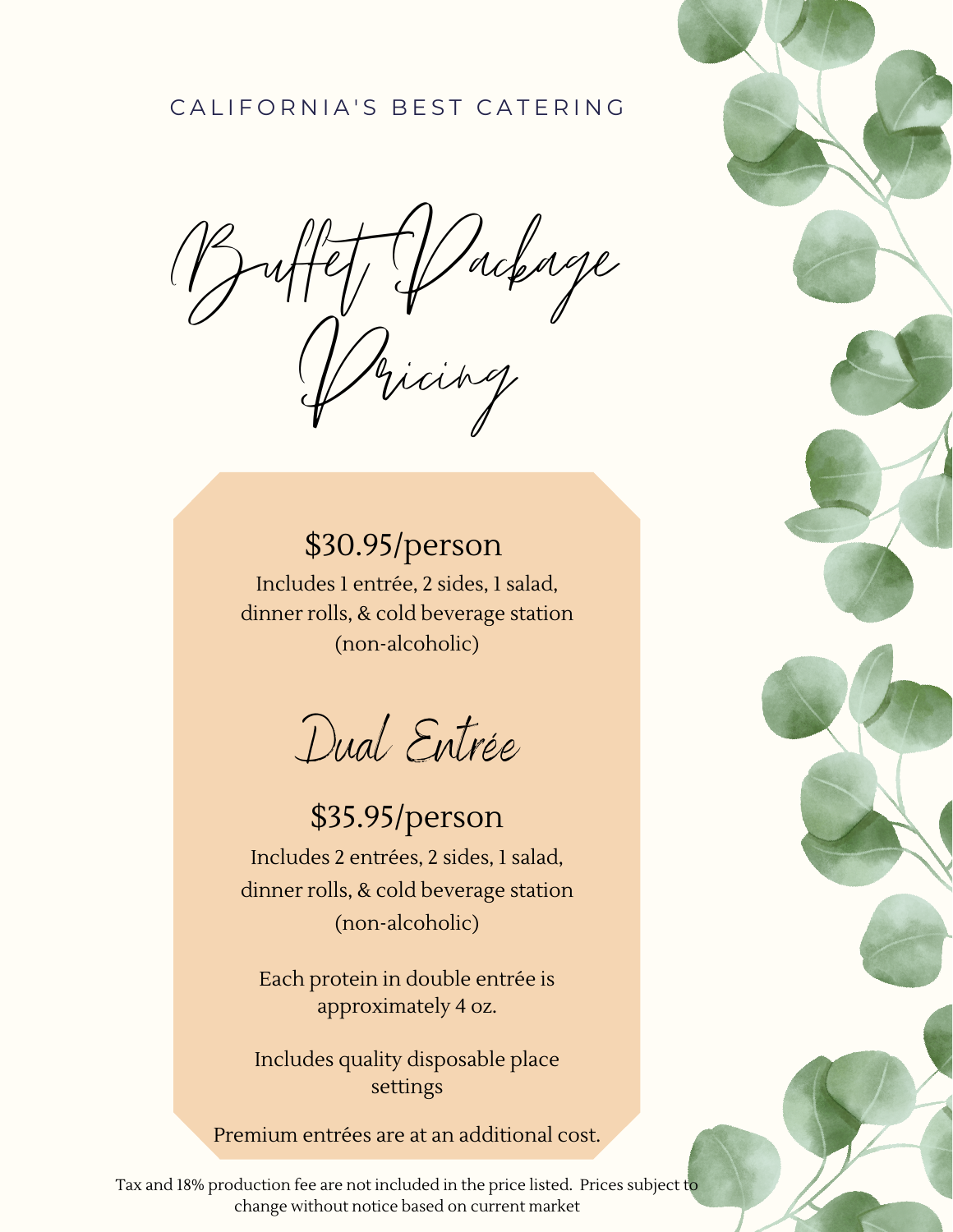#### CAL I F O R N I A' S B F S T CA T E R I N G

AU-Inclusive Buttet Package Pricing

\$38.95/person Includes China, glassware, silverware, & linen napkins + Includes 1 entrée, 2 sides, 1 salad, dinner rolls, & beverage station

Dual Entrée

\$42.95/person Includes China, glassware, silverware, & linen napkins

+ Includes 2 entrées, 2 sides, 1 salad, dinner rolls, & beverage station

Premium entrées are at an additional cost.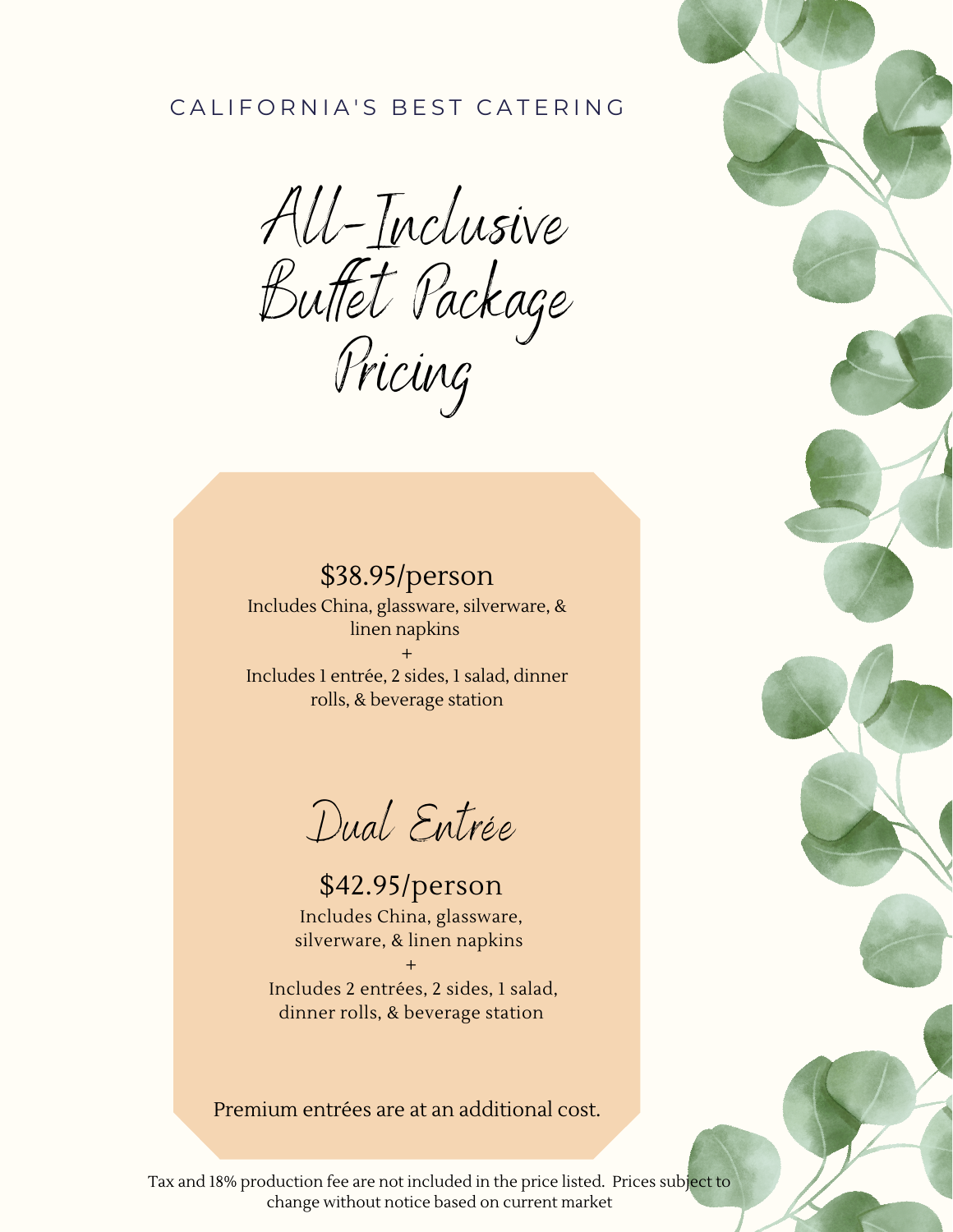

# **S A L A D S**

Butter Lettuce Salad- Butter lettuce, roasted pears, goat cheese, candied pecans, with a champagne vinaigrette

Spring Harvest Salad- Baby spinach, fresh strawberries, feta cheese, candied pecans with strawberry balsamic vinaigrette

Fruity Nutty Salad- Leaf greens with red grapes, dried cranberries, strawberries, candied pecans, walnuts, and a mango balsamic dressing

Heirloom Tomato and Burrata Salad- Arugula, heirloom red and yellow tomatoes, extra virgin olive oil, and a balsamic drizzle with lemon pepper

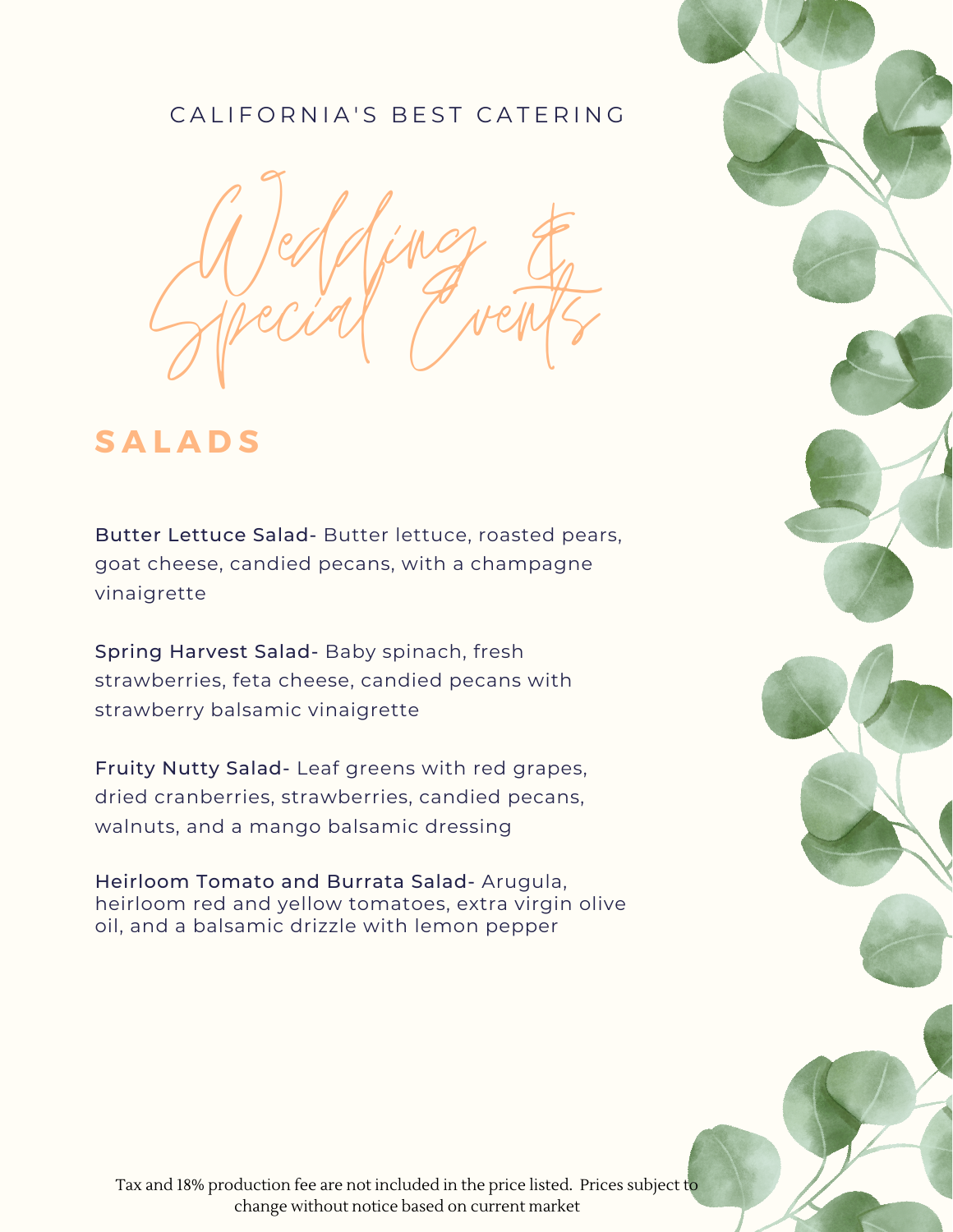Wedding/Special Events

### **M A I N S**

### L A N D

Chicken Milanese with bacon Dijon cream sauce

Lemon basil bruschetta chicken with seasoned tomatoes, fresh basil, asiago cheese, and a balsamic drizzle

Chicken Marsala with mushrooms in our housemade Marsala wine sauce

Tuscan stuffed chicken breast with sautéed mushrooms, spinach, and wild rice pilaf. With a garlic cream sauce *(premium +\$3 per person)*

Airline chicken breast with a thyme chardonnay beurre blanc *(premium +\$5 per person)*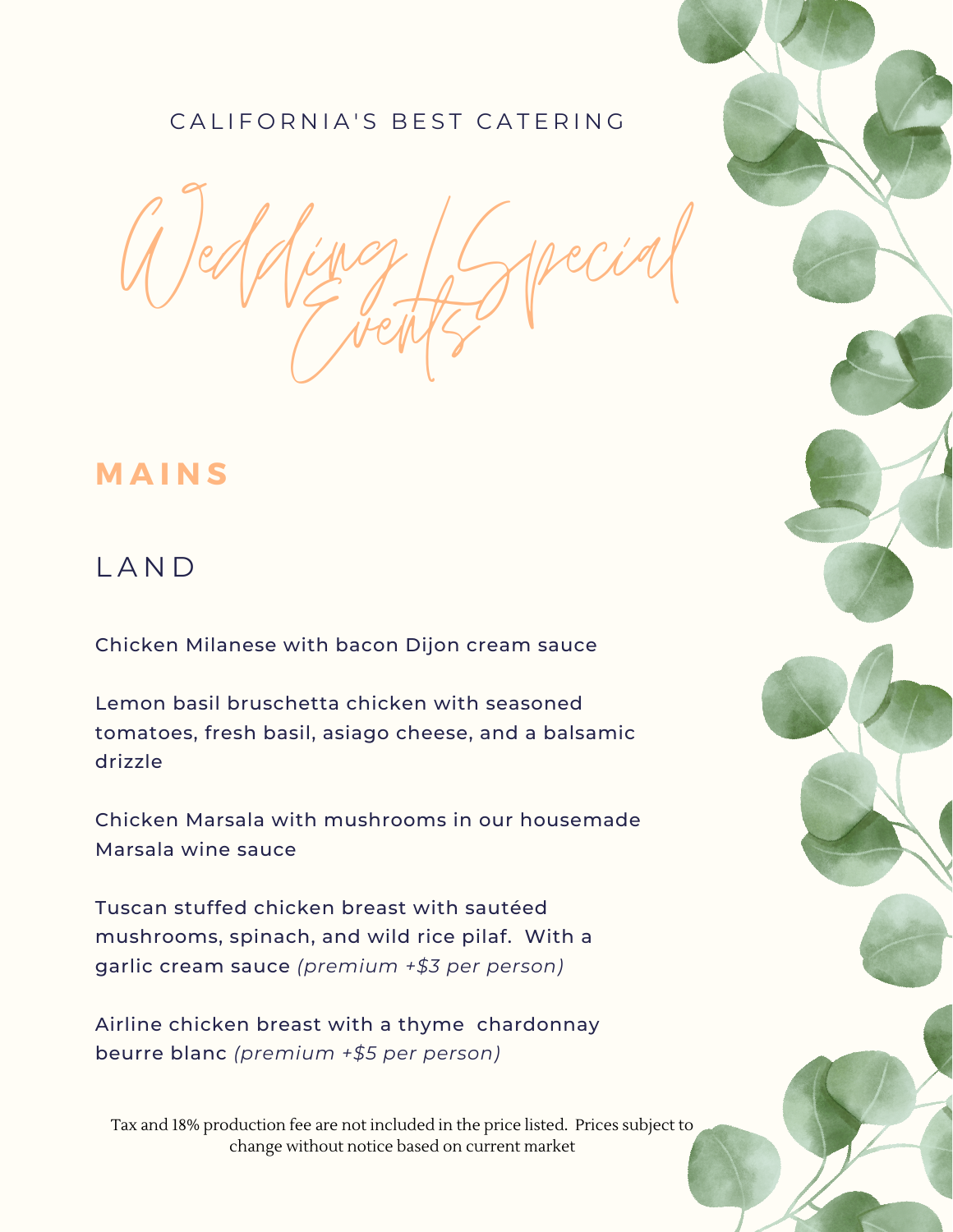Wedding/Special Events

## **M A I N S**

Burgundy choice tri-tip in a burgundy wine sauce

Top round sirloin served with rosemary demi and horseradish cream sauce

Herb seasoned flank steak with an Argentinean chimichurri *(premium +\$5 per person)*

Herb crusted flat iron steak- served with red wine demi-glace and creamy horseradish *(premium +\$6 per person)*

Beef wellington tenderloin with classic Madeira wine sauce *(premium +\$12 per person)*

Slow-braised short ribs with red wine reduction *(premium +\$12 per person)*

Grilled bacon-wrapped filet mignon with mushroom ragout in a sundried cranberry bourbon demi-glace *(premium +\$15 per person)*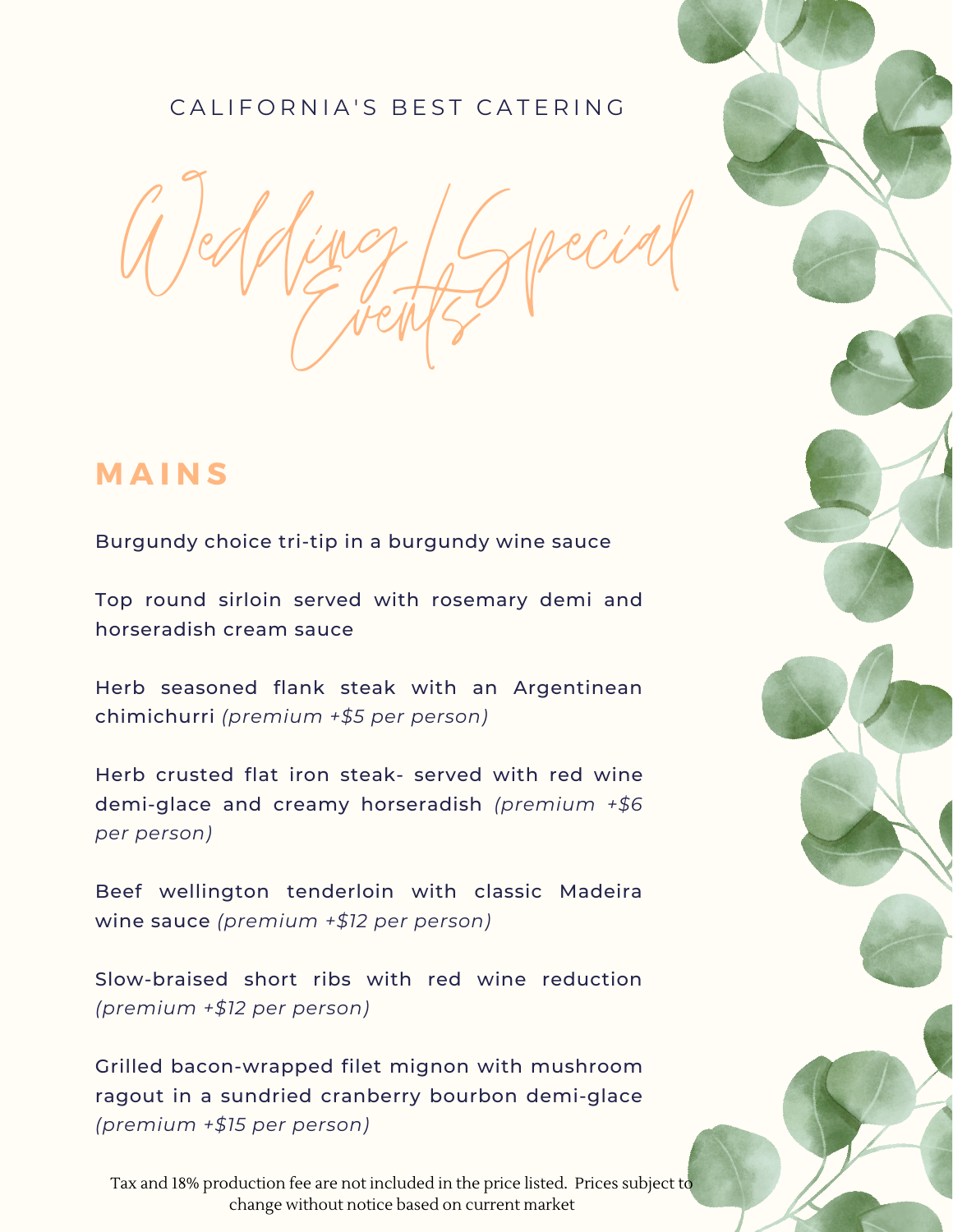Wedding/Special Events

# **M A I N S**

### S E A

Grilled salmon with a lemon beurre blanc

Herbed seasoned pan-seared salmon with a roasted tomato romesco sauce

Pan-seared Branzino with a lemon caper sauce *(per market price; seasonal)*

Prosciutto-wrapped halibut with fresh thyme in a shallot thyme white wine sauce *(premium +\$15 per person)*

Lemon pepper-crusted sea bass with a citrus herb butter sauce with sautéed spinach and blistered cherry tomatoes *(premium +\$15 per person)*